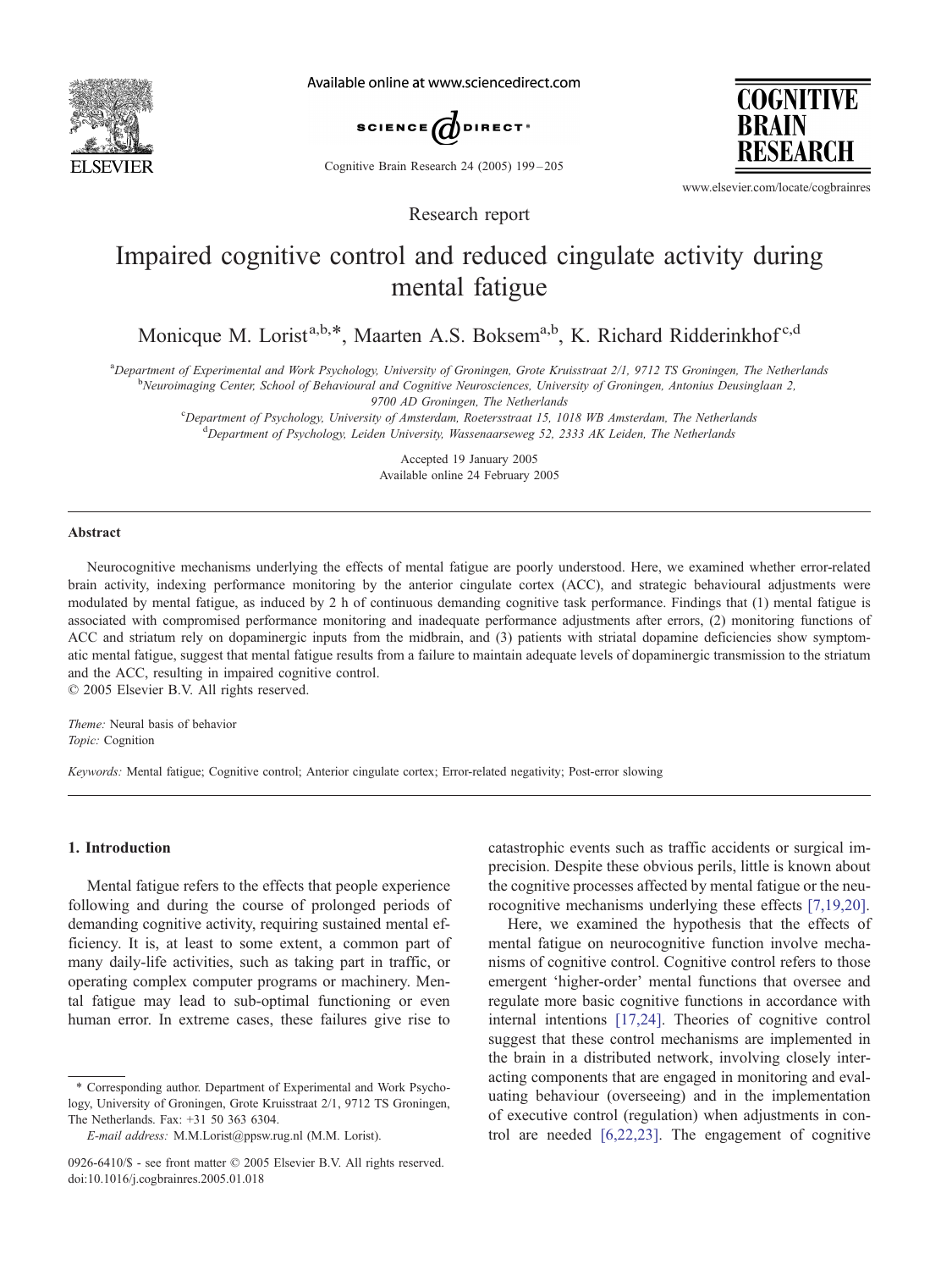control is crucial especially under novel and complex task demands, conditions under which fatigued individuals most prominently experience performance difficulties.

Neuroimaging studies and event-related brain potential research have established that the ACC is central to performance monitoring [\[3,13,21,34\].](#page-5-0) ACC is thought to detect the activation of erroneous or conflicting responses and to signal the need to activate adaptive control processes, serving to instigate remedial performance adjustments that minimise the risk of subsequent error [\[1,6,18\].](#page-5-0) Such interventions may involve immediate corrective actions (e.g., post-error slowing) or long-term strategic adjustments (e.g., tonic changes in speed/accuracy balance) [\[13,28\].](#page-6-0) Neural activity in the ACC has been found to change with time-ontask [\[5,26\],](#page-5-0) suggesting that alterations in ACC functioning are a possible mechanism of mental fatigue. The monitoring function of ACC relies on the mesencephalic dopamine system [\[2,16\],](#page-5-0) which projects diffusely to the cortex and the striatum [\[16\].](#page-6-0) Disturbances in the striatal system have also been related to mental fatigue [\[4\],](#page-5-0) supporting the dopaminergic involvement in mental fatigue. If prolonged periods of demanding cognitive activity result in reduced mesencephalic dopaminergic projections to ACC, the consequence may be impaired performance monitoring and inadequate performance adjustment.

An electrophysiological index of performance monitoring in ACC is the error-related negativity (ERN or Ne) [\[8,14\],](#page-6-0) which occurs immediately following the response. This event-related brain potential (ERP) is observed when subjects generate an error or when task conditions elicit high levels of response conflict [\[1,3,16,21,35\].](#page-5-0) Based on the association between ERN/Ne amplitude and the role of ACC in error monitoring, observed consistently in the literature [\[3,13,16,21,34\],](#page-5-0) the ERN/Ne can be used to examine the effects of psychoactive substances, such as alcohol [\[30\],](#page-6-0) or state variables, such as fatigue [\[9,32\]](#page-6-0) on cognitive control mechanisms. The ERN/Ne amplitude was observed to be reduced after sleep deprivation [\[32\].](#page-6-0) Consistent with observations that cognitive failures associated with sleep-deprivation can be counteracted by caffeine [\[36\],](#page-6-0) ERN/Ne amplitude is increased after moderate doses of caffeine consumption [\[33\].](#page-6-0)

The current investigation was designed to assess whether performance monitoring involving the ACC, as indexed in the ERN/Ne, and related post-error adjustments in behaviour, were modulated by mental fatigue, induced by 2 h of prolonged task performance. To this end, we examined ERPs in a study designed to track the effects of fatigue on error monitoring, as well as remedial behavioural adjustments subsequent to errors. Participants performed a variant of the Eriksen flanker task, in which they searched for a centrally presented target letter that was flanked by distracter stimuli, associated either with the same response as the target (compatible condition) or with the opposite response (incompatible condition). The subjects' task was to respond to the target letter and ignore distracting information. This task was selected because of its demonstrated success at eliciting ERNs/Nes [\[1,16\].](#page-5-0)

#### 2. Materials and methods

## 2.1. Participants

Fifteen healthy young women, ranging in age from 19 to 25 years ( $M = 21.1$ ,  $SD = 1.8$ ), participated in the study. All reported to be non-smokers, to have normal sleep patterns, not to work night shifts, and not to use prescription medication. They all had normal or corrected-to-normal visual acuity and were right-handed according to self-report. Subjects received a monetary bonus in return for their participation. Informed consent was obtained from all subjects prior to the study.

## 2.2. Stimuli and apparatus

Stimuli were presented in the centre of a computer screen positioned at a viewing distance of 80 cm. On each trial, the participants were presented with a horizontal array of three uppercase letters, the central one of which was the target letter and the remaining letters were the flankers. The participants were instructed to make a speeded left-hand response if the central letter was an H and a right-hand response if the central letter was a S. The letter array remained on the screen until a response was given, or in case no response was issued the letters disappeared after 1200 ms. If the first response was considered incorrect, the subject was allowed to correct it by a second response within 500 ms following the initial response.

The target letter was presented in red in 50% of the trials or in green, on the other half of the trials, against a black background. On half of the trials, the flankers had the same identity and colour as the target letter (e.g., HHH or SSS: compatible). In the other half of the trials, flankers had a different identity and colour than the target letter (e.g., SHS or HSH: incompatible). The different stimulus categories were presented in random order but with equal probability. A pre-cue, appearing 1000 ms before the three letters, was presented for 150 ms, designating either the colour of the target letter (the Dutch word for 'red' or 'green') or the response hand (the Dutch word for 'left' or 'right')<sup>1</sup>. Hand and colour cues were presented in random order with equal probability. The cues were valid on 80% of the trials. During the trial, a fixation mark remained visible on the screen (an asterisk of  $0.5 \times 0.5$  cm). Stimuli were presented 0.5 cm above this fixation mark and the visual angle per stimulus letter was  $0.18^{\circ} \times 0.18^{\circ}$ . The interval

In addition to the relation between mental fatigue and performance monitoring, we were interested in the effect of type of information provided before a stimulus was presented. Results concerning this research question will be discussed elsewhere.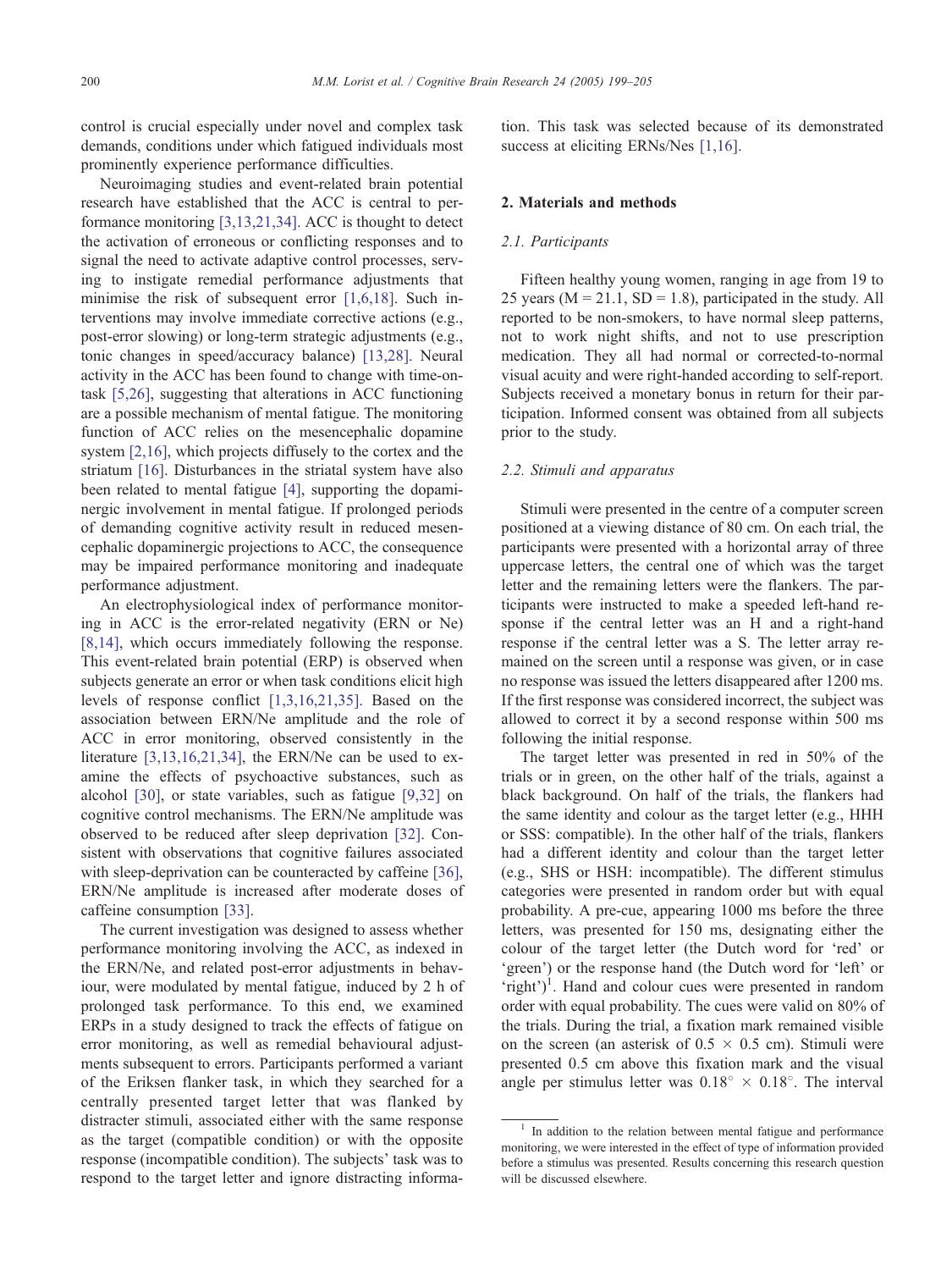#### 2.3. Procedure

The experimental sessions started around 1.00 p.m. and lasted 3 h. After the subject arrived at the laboratory, the EEG montage (see below) was applied and the experimental procedure was explained, without giving specific information about the duration of the experimental task. Subsequently, the subject was seated in a dimly illuminated, sound attenuated electrically shielded room. The subject was instructed to respond as quickly as possible, maintaining a high level of accuracy, and to minimise eye movements and blinking during task performance. A 2-h experimental block without breaks followed a practice block of 80 trials. Written informed consent was obtained from all subjects prior to the experiment after the nature and possible consequences (but not the duration) of the study were explained to them. The experiment was performed in compliance with relevant laws and institutional guidelines and was approved by the ethical committee of the Department of Psychology of the University of Groningen.

## 2.4. EEG recordings

EEG was recorded from 22 scalp sites, using  $Sn$  electrodes attached to an electrode cap (ElectroCap International). Standard 10–20 sites were F7, F3, Fz, F4, F8, T7, C3, Cz, C4, T8, P7, P3, Pz, P4, P8, O1, Oz, and O2. Additional intermediate sites were FC5, FC1, FC2, and FC6. The electrodes were referenced to electronically linked earlobes. Electro-oculograms were recorded bipolarly with Sn electrodes from the outer canthi of both eyes and from above and below the left eye. An  $Ag/AgCl$  ground electrode was placed on the sternum. Electrode impedance was reduced to less than 5 k $\Omega$ . The signals were amplified with a bandpass set at 30 Hz and a time constant of 10 s and digitised at a rate of 100 Hz.

## 2.5. EEG data reduction

Averaged stimulus-locked and response-locked ERPs were computed separately for each combination of conditions, the conditions being time-on-task interval (first/second/third/fourth half hour), cue type (colour/ hand), and performance accuracy (correct/incorrect hand). For stimulus-locked ERPs, the averaging epoch started 100 ms prior to stimulus onset and lasted until 1000 ms post-stimulus. For response-locked ERPs, the averaging epoch started 200 ms prior to the response and lasted until 500 ms thereafter. Standard psychophysiological procedures were applied to correct for eye movement artefact [\[15\]](#page-6-0), excluding trials containing other types of movement artefacts or amplifier saturation. All stimuluslocked averages were aligned to a 100 ms pre-stimulus baseline; response-locked averages were synchronised to a 100 ms pre-response baseline.

## 3. Results

Dependent variables were entered into univariate repeated-measures analysis of variance in SPSS, using the  $\epsilon$ <sup>-\*</sup>-adjustment procedure recommended by Quintana and Maxwell [\[27\].](#page-6-0) For clarity, uncorrected df values are presented.

## 3.1. Overall performance<sup>2</sup>

The number of trials performed during the experimental session decreased as a function of time-on-task  $(F(3,42) =$ 6.27,  $P = 0.010$ ), from 732 (SD = 24) during the first 30min interval to  $716$  (SD = 30) in the fourth 30-min interval. In 2% of the trials, subjects failed to give a response. This number was not affected by time-on-task. Error rate was quantified as the proportion of hand errors within each condition. Response times (RT) were determined for trials in which the first response was correct. Trials containing motor responses considered being too fast  $(<50$  ms) were excluded from RT analysis.

In line with previous studies, we found incompatible trials to be associated with longer RTs and higher error rates than compatible trials  $(F(1,11) = 36.16, P < 0.001$  and  $F(1,14) = 79.59$ ,  $P < 0.001$ , for reaction times and proportion of errors, respectively; see [Table 1\)](#page-3-0). Importantly, RT was modulated by time-on-task. While subjects performed relatively stable during the first 90 min of prolonged task performance, after 90 min RTs increased with on average 22 ms (contrast between third and fourth interval:  $F(1,12) = 6.99$ ,  $P = 0.021$ ). This decrease in speed of performance was independent of the identity of the distracters. Notably, performance accuracy was not affected by prolonged task performance, indicating that the observed time-on-task effects on RT were not likely confounded with a change in speed/accuracy trade-off and related strategy shifts.

## 3.2. ERP analyses

In the response-locked ERP waveforms, the negativegoing component, peaking approximately 60 ms after the incorrect response, was identified as the ERN/Ne. Inspection of the scalp topographies showed that the ERN/Ne was maximal at Cz; therefore, values obtained from Cz were used for statistical analysis (dependent

<sup>&</sup>lt;sup>2</sup> RT data of three subjects contained either one or two missing data points and were rejected from part of the statistical analyses.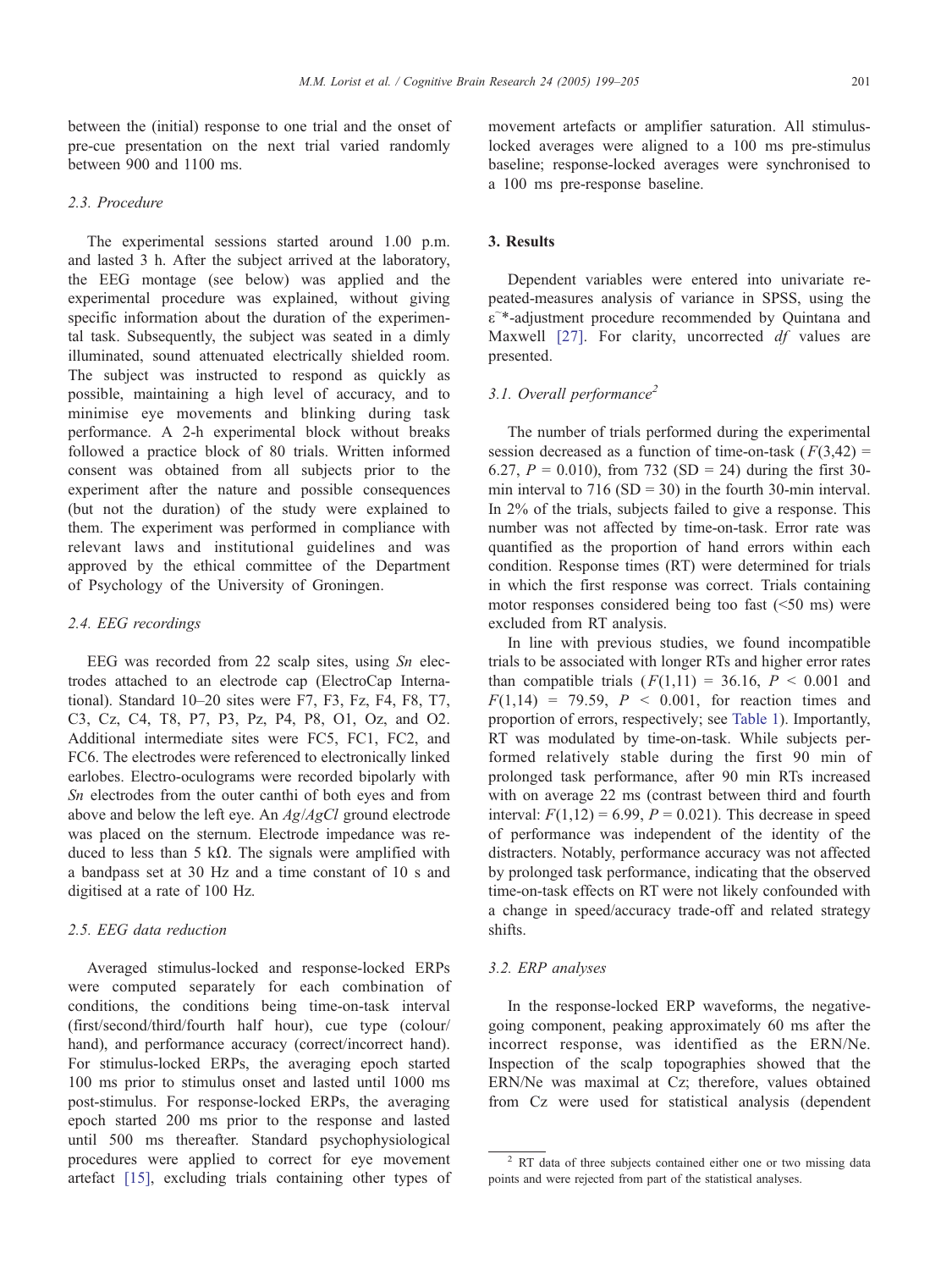|                      |              | $0-30$ min | $31 - 60$ min | $61 - 90$ min | $91 - 120$ min |
|----------------------|--------------|------------|---------------|---------------|----------------|
| Mean $RT$ (ms)       | Compatible   | 447        | 446           | 446           | 469            |
|                      | Incompatible | 476        | 483           | 478           | 500            |
| Proportion of errors | Compatible   | 0.10       | 0.10          | 0.10          | 0.10           |
|                      | Incompatible | 0.17       | 0.16          | 0.18          | 0.17           |
| Proportion of misses | Compatible   | 0.01       | 0.02          | 0.02          | 0.04           |
|                      | Incompatible | 0.01       | 0.01          | 0.02          | 0.04           |

<span id="page-3-0"></span>Table 1

Mean reaction time (RT) and proportion of errors and misses during different time-on-task intervals for compatible and incompatible stimuli

variables were time-on-task interval (first/second/third/ fourth half hour), cue type (colour/hand), and performance accuracy (correct/incorrect hand). The amplitude of the ERN/Ne was defined for each subject as the amplitude of the largest negative peak in the 40–80 ms post-response interval. The proportion of compatible errors relative to the proportion of incompatible errors remained stable during the experiment, allowing us to pool incompatible and compatible trials [\[14\].](#page-6-0) ERNs/Nes were observed much more prominently after incorrect compared to correct responses  $(F(1,14) = 12.28, P =$ 0.004; Fig. 1). The ERN/Ne peak amplitude decreased significantly with time-on-task  $(F(3,42) = 4.27, P =$ 0.015), indicating that performance monitoring is affected by prolonged task performance. As can be seen in Fig. 2, this time-on-task effect is due mainly to a decrease in ERN/Ne amplitude from the second to third 30-min interval  $(F(1,14) = 8.99, P = 0.010)$ .

In the stimulus-locked ERP waveforms, no effects of time-on-task were apparent. For instance, as can be seen in [Fig. 3,](#page-4-0) the amplitude of the P3 component (largest at Pz, as typical) remained unaffected by time-on-task (analyses were performed on mean amplitudes in 50 ms windows; between 350–500 ms:  $F(3,42)$  < 1.13, n.s). This observation attests to the specificity of time-on-task effects on ERN/Ne amplitude.



Fig. 1. Response-locked event-related potentials from the vertex (Cz) electrode for correct (straight lines) and incorrect trials (dashed lines) in the 0–30 min interval and in the 90–120 min interval.

## 3.3. Corrective actions

If a reduction of the ERN/Ne component implies a failure of response monitoring, performance adjustments are expected to be less efficient with increasing time-on-task. As a behavioural index of error correction, we first examined the proportion of error trials on which the erroneous response was followed immediately (within 500 ms) by a correct response [\[11,13,28\].](#page-6-0) Of all incorrect responses, 78% was corrected by a subsequent, correct response  $(SD = 17\%)$ . Note that these second responses were true error corrections, as very few *correct* responses were 'corrected' by errors  $(0.8\%, SD = 1.4\%)$ . The percentage of corrected errors was smaller for compatible compared to incompatible trials  $(F(1,11) = 8.85, P = 0.013)$ . Remarkably, however, these immediate performance adjustments were unaffected by the time spent on task performance. Thus, the decrease in ERN/ Ne amplitude with time-on-task was not accompanied by a corresponding decrease in immediate error corrections with prolonged task performance.

As a second behavioural index of behavioural adjustment after errors, we examined speed/accuracy adjustments in trials subsequent to incorrect trials. In particular, we analysed time-on-task effects on post-error slowing. In correct trials following error trials, subjects slowed down compared with RTs in trials following correct trials ( $F(1,14) = 4.70$ ,  $P =$ 0.048). Most important, however, this post-error slowing disappeared with time-on-task (time-on-task  $\times$  trial type:



Fig. 2. Mean ERN/Ne amplitude for incorrect trials in different time-on-task intervals (asterisk indicates significant difference ( $P \le 0.01$ ) between ERN/ Ne amplitudes in successive time-on-task intervals).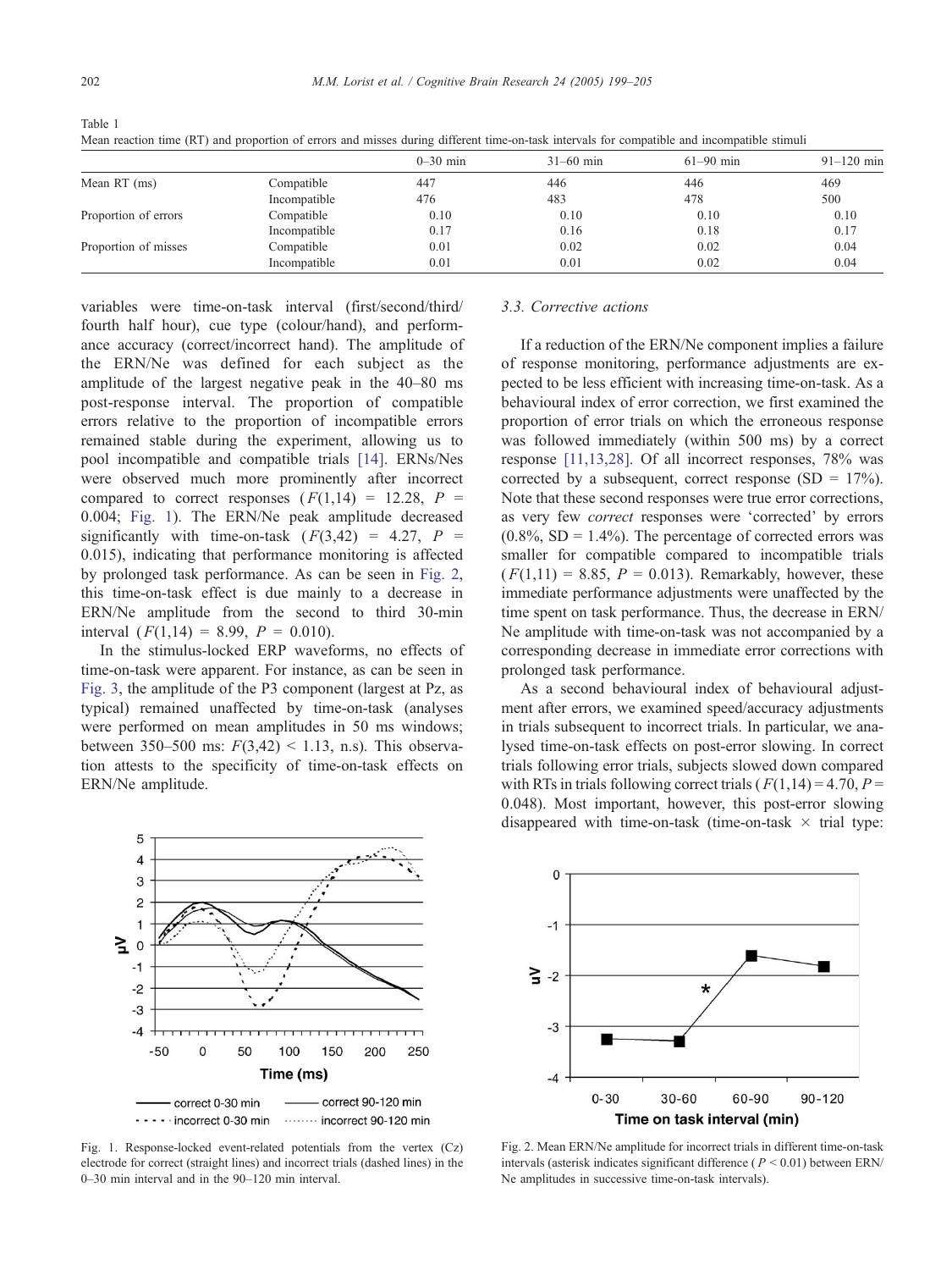<span id="page-4-0"></span>

Fig. 3. Stimulus-locked event-related potentials from the parietal (Pz) electrode elicited in different time-on-task intervals.

 $F(3,42) = 5.25, P = 0.004$ . As can been seen in Fig. 4, the post-error slowing observed in the first half hour  $(F(1,14) =$ 12.77,  $P = 0.003$ ) had disappeared in all subsequent 30-min intervals (all  $F(1,14)$  < 2.22, all  $P > 0.05$ ).

In summary, although the incidence of errors remained stable across prolonged task performance, the amplitude of the ERN/Ne decreased with time-on-task and performance adjustments subsequent to errors declined with time-ontask, as well. During the first 30-min of task performance, errors were followed by post-error slowing, an adjustment that can be interpreted as a transient shift in speed/accuracy balance in an attempt to prevent subsequent errors. This tendency to adopt a more conservative strategy following the occurrence of errors disappeared during the course of prolonged task performance.

## 4. Discussion

Although performance detriments as a function of mental fatigue have been documented across a broad spectrum of cognitive tasks [\[7,19,20\],](#page-6-0) the neurocognitive mechanisms underlying these effects have remained elusive. Building on the hypothesis that these effects involve mechanisms of cognitive control, we examined the effects of prolonged task performance on error processing. The present study documents that mental fatigue results in compromised error monitoring as reflected in a significant attenuation of the ERN/Ne, as well as in adjustment failures in post-error performance. However, subjects seemed to compensate for the reduction in performance efficiency due to prolonged task performance by increasing RTs, preventing the occurrence of errors and related demands placed on ACC functioning.

Thus, a change in the internal state of humans due to 2 h of prolonged task performance has major effects on one of the key features of cognitive control: the extraction of goalrelevant features of past experiences to orchestrate future behaviour in accord with intentions. To verify whether this impairment is specific to error monitoring, it was important to establish that time-on-task uniquely affected ERN/Ne amplitude and did not generalise to other ERP components that are not related to error processing. In addition, it was important to establish that any effects of mental fatigue on error detection were not contaminated by concomitant reductions in interference control or in accuracy, since the latter affects could potentially mediate the effects on ERN/ Ne amplitude [\[2,30\].](#page-5-0) As both conditions were satisfied, the present data reveal that mental fatigue affects the errormonitoring processes expressed in the ERN/Ne.

The capacity to monitor error performance, as reflected in ERN/Ne amplitude, is thought to rely predominantly on intact ACC functioning [\[1,3,13,16,21,34\].](#page-5-0) In addition to the monitor function, the ACC serves to signal the need for enhanced cognitive control after a performance error has occurred. Subjects typically slow down on the trial after an incorrect response [\[1,28\].](#page-5-0) We observed that these remedial adjustments were limited to the first 30-min period of task performance. Although the precise relationship between the ERN/Ne and subsequent post-error slowing is still unclear [\[12,25\],](#page-6-0) the present findings suggest that the ability to use information from previous trials to strategically adapt behaviour is severely deteriorated already after half an hour of task performance. By contrast, remedial actions in the form of immediate corrections were not affected by time-ontask. To understand this differential sensitivity to mental fatigue, note that post-error performance adjustments are subject to strategic modulation [\[11,30\]](#page-6-0) while immediate error correction is a relatively automatic process that cannot be consciously suppressed [\[11,29\].](#page-6-0) After a premature execution of the first incorrect response tendency, stimulus processing continues and can result in a corrective response. Note that these immediate corrections are based on the stimulus-driven second response tendency, which does not



Fig. 4. Mean reaction time for correct trials following a correct response (straight line) and correct trials following an incorrect response (dashed line; asterisk indicates significant difference ( $P \le 0.01$ ) between reaction times in specific time interval).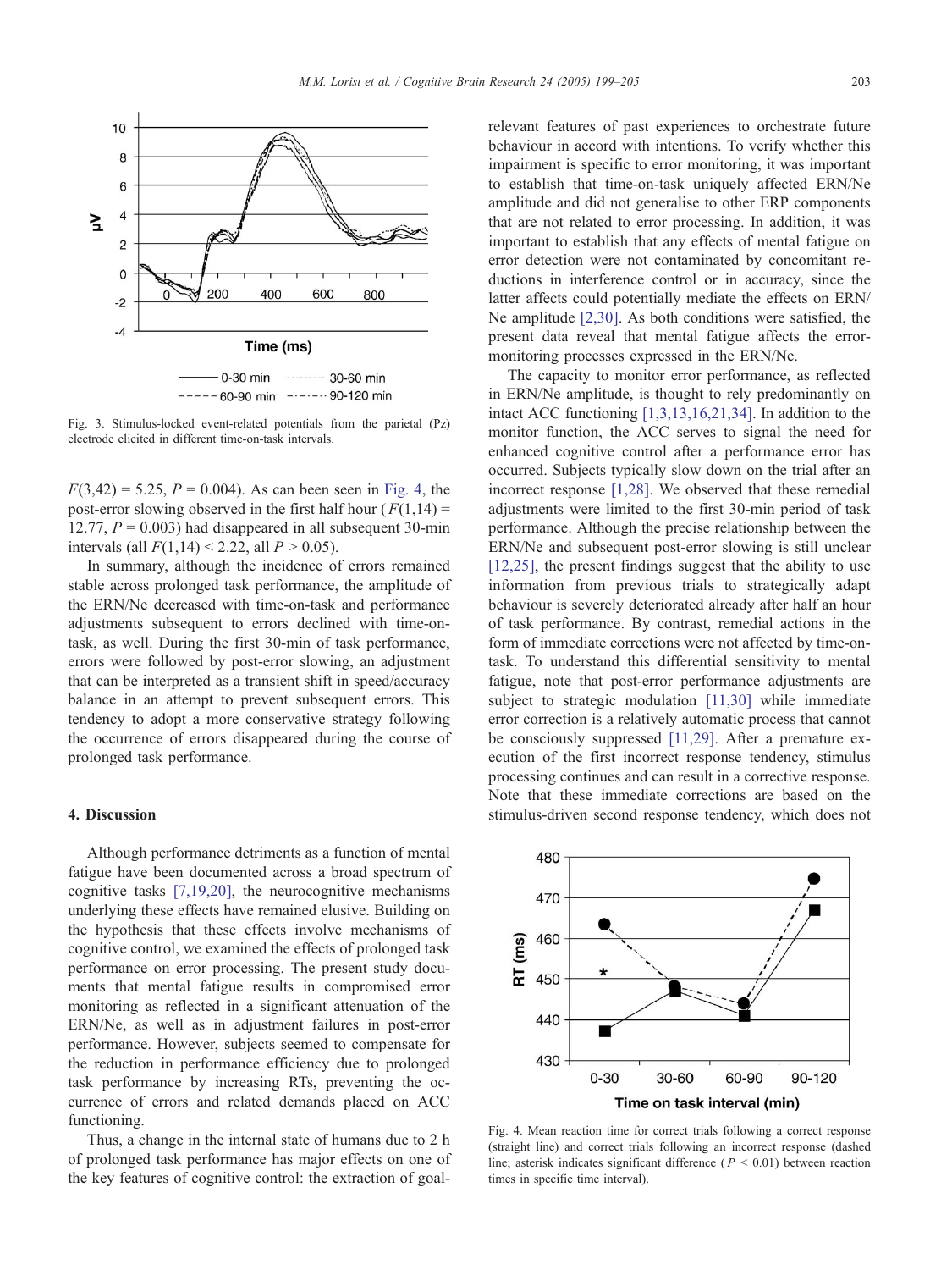<span id="page-5-0"></span>require error detection [\[11\].](#page-6-0) The present data provide support for the notion that post-error slowing and overt response correction are different phenomena and suggest that mental fatigue mainly affects higher-level cognitive control mechanisms, while reflexive reactions seem relatively insensitive to prolonged task performance.

Different brain structures are involved in monitoring performance, deciding how and when to allocate attention and for the implementation of control or behavioural adjustments [\[18,31\].](#page-6-0) The results of the present study suggest that these different brain areas are differentially sensitive to the effects of mental fatigue. The ERN data indicate that monitoring processes, mediated by the ACC, were compromised after 60 min of continuous task performance. However, the implementation of control, which may be mediated by response preparation areas, seemed more vulnerable to the effects of mental fatigue; post-error slowing already was absent after half an hour of task performance.

Taking into consideration the attenuation of the ERN observed after 60 min of task performance, indicating that monitoring processes are compromised with time-on-task, and the disappearance of strategic behavioural adjustments after half an hour of task performance, it was surprising that even after 2 h no decline in performance accuracy was observed. However, subjects did show a general reduction in speed of performance with time-on-task, irrespective of accuracy on previous trials.

In previous studies [\[20\],](#page-6-0) we have observed that subjects seemed to be able to perform at a rather stable speed level during the first hour of task performance; thereafter, a sudden increase in RTs was observed. The occurrence of errors, however, increased gradually during the experiment. These results indicate that, with time-on-task, subjects tried to maintain their speed of performance, as was stressed in the task instructions, and in order to do so they sacrificed accuracy. After 60 min of task performance, however, subjects seemed to readjust their strategy; in addition to sacrificing accuracy, they also modified their speed levels [\[20\].](#page-6-0)

In the present study, subjects were able to respond relatively stable for 60 min of task performance, whereafter the ERN amplitude attenuated, indicating that monitoring processes were compromised. The instructions stressed both speed and accuracy; however, subjects were told that they were able to correct incorrect reactions. This additional instruction stressed accuracy. It might be argued that the increase in RTs after 90 min of task performance indicates that subjects sacrificed speed in order to maintain accuracy levels.

Slowing down may allow a more complete accumulation of evidence concerning the correct response, thus preventing premature incorrect reactions. The general slowing observed with time-on-task thus might be a dynamic adaptation allowing subjects to compensate for the reduction in performance efficiency due to prolonged task performance and can be considered a functional strategy to cope with sub-optimal internal states (i.e., mental fatigue).

Beyond these demonstrations, the present data provide initial support for the notion that mental fatigue involves dopamine-mediated mechanisms of cognitive control, thereby providing the initial contours of a neurocognitive theory of mental fatigue. Although the neuroanatomical pathways and the neurochemical substrates for mental fatigue remain far from clear, the genesis of symptoms related to fatigue has been argued to involve the striatum [4]. Patients suffering from ischaemic vascular diseases involving the basal ganglia or from progressive neurodegeneration affecting the striatum (like in Parkinson's disease) frequently report symptoms of mental fatigue. Moreover, Falkenstein et al. [\[10\]](#page-6-0) have shown that patients with Parkinson's disease have a reduced ERN/Ne (but see [\[16\]\)](#page-6-0). These clinical observations suggest the possible involvement of mesencephalic dopaminergic projection systems comprising the striatum and frontal cortical structures, in particular ACC. A role of ACC in mental fatigue is suggested also by reports of modulations in neural activity as a function of time-on-task [5,26]. The present finding that two key functions of ACC in action monitoring, error detection and signalling the need for remedial action, decline during prolonged periods of demanding cognitive activity, combined with the notion that these monitoring functions of ACC rely on dopaminergic inputs [2,16], suggests that mental fatigue results from a failure to maintain adequate levels of dopaminergic transmission in the striatum and ACC. The result is impaired cognitive control, expressed in the present case as compromised performance monitoring and inadequate performance adjustment.

## Acknowledgments

This work was supported by grants from The Netherlands Organization for Scientific Research (M.M.L.; concerted research action "Fatigue at Work") and the School of Behavioural and Cognitive Neurosciences (M.M.L.; Groningen, The Netherlands).

#### References

- [1] M.M. Botvinick, T.S. Braver, D.M. Barch, C.S. Carter, J.D. Cohen, Conflict monitoring and cognitive control, Psychol. Rev. 108 (2001)  $624 - 652$
- [2] E.R.A. de Bruijn, W. Hulstijn, R.J. Verkes, G.S.F. Ruigt, B.G.C. Sabbe, Drug-induced stimulation and suppression of action monitoring in healthy volunteers, Psychopharmacology 177 (2004) 151 – 160.
- [3] C.S. Carter, T.S. Braver, D.M. Barch, M.M. Botvinick, D. Noll, J.D. Cohen, Anterior cingulate cortex, error detection, and the online monitoring of performance, Science 280 (1998) 747-749.
- [4] A. Chaudhuri, P.O. Behan, Fatigue and basal ganglia, J. Neurol. Sci.  $179(2000)$  34 – 42
- [5] R.M. Cohen, W.E. Semple, M. Gross, H.H. Holcomb, M.S. Dowling, T.E. Nordahl, Functional localization of sustained attention: comparison to sensory stimulation in the absence of instruction, Neuropsychiatry Neuropsychol. Behav. Neurol. 1 (1988) 3 – 20.